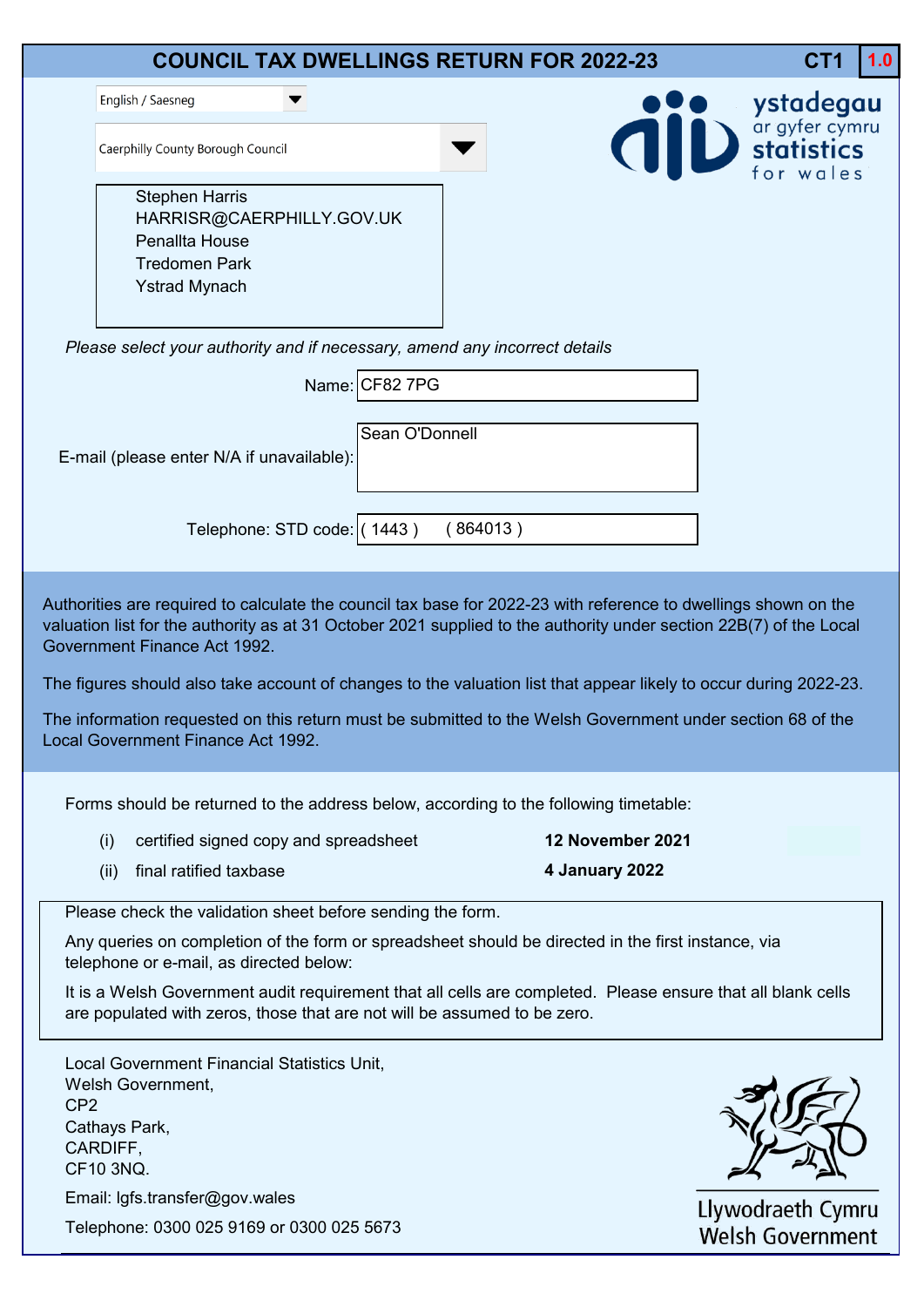|                |                                                                                                              | $\mathbf{1}$ | 2              | 3         | 4         | 5              | 6                     |          | 8        | 9      | 10     | 11                                         |
|----------------|--------------------------------------------------------------------------------------------------------------|--------------|----------------|-----------|-----------|----------------|-----------------------|----------|----------|--------|--------|--------------------------------------------|
|                |                                                                                                              |              |                |           |           |                | <b>Valuation band</b> |          |          |        |        | Total (= sum of                            |
|                | Part A: Chargeable dwellings                                                                                 | $A^*$        | $\overline{A}$ | B         | C         | D              | E.                    | F        | G        | H      | п      | band figures)                              |
| A1             | All chargeable dwellings                                                                                     |              | 14,738         | 26,121    | 18,339    | 9,293          | 6,552                 | 2,308    | 807      | 89     | 70     | 78,317                                     |
| A2             | Dwellings subject to disability reduction (included in line A1)                                              |              | 71             | 192       | 182       | 107            | 74                    | 39       | 16       |        | 16     | 700                                        |
| A3             | Adjusted chargeable dwellings (taking into account disability reductions)                                    | 71           | 14,859         | 26,111    | 18,264    | 9,260          | 6,517                 | 2,285    | 794      | 102    | 54     | 78,317                                     |
|                | B1 Dwellings with no discount or premium (including long term empty properties and second homes with no disc | 32           | 6,882          | 15,770    | 11,852    | 6,624          | 5,285                 | 1,943    | 682      | 71     | 46     | 49,187                                     |
|                | B2a Dwellings with a 25% discount (excluding long term empty properties and second homes)                    | 39           | 7,961          | 10,293    | 6,387     | 2,617          | 1,216                 | 333      | 108      | 15     |        | 28,972                                     |
|                | B2b Dwellings with a 50% discount (excluding long term empty properties and second homes)                    |              | 16             | 48        | 25        | 19             | 16                    |          |          | 16     |        | 158                                        |
|                | <b>B3a</b> Dwellings with a variable discount other than 25% or 50% (Part G, line 11)                        |              |                |           |           | $\overline{0}$ | $\Omega$              |          |          |        |        | $\Omega$                                   |
|                | <b>B3b</b> Dwellings with long term empty property or second homes discount                                  |              |                |           |           | $\overline{0}$ | $\Omega$              |          |          |        |        | $\Omega$                                   |
|                | <b>B3c</b> Dwellings with long term empty property or second homes premium                                   |              |                |           |           | $\overline{0}$ | $\Omega$              | $\Omega$ |          |        |        | $\overline{0}$                             |
| <b>B4</b>      | Total adjusted chargeable dwellings (sum of B1 to B3c=A3)                                                    | 71           | 14,859         | 26,111    | 18,264    | 9,260          | 6,517                 | 2,285    | 794      | 102    | 54     | 78,317                                     |
|                |                                                                                                              |              |                |           |           |                |                       |          |          |        |        | $\mathbf{0}$                               |
|                | Discount and premium adjustments                                                                             |              |                |           |           |                |                       |          |          |        |        |                                            |
| <b>B5</b>      | Total variable discounts (=Part G, line 12)                                                                  |              | $\Omega$       |           |           | $\overline{0}$ |                       |          |          | C      |        | $\overline{0}$                             |
| <b>B6</b>      | Long term empty property and second homes discount adjustment (Part H, line 9g, 11g)                         |              | 0.0            | 0.0       | 0.0       | 0.0            | 0.0                   | 0.0      | 0.0      | 0.0    | 0.0    | 0.0                                        |
| <b>B7</b>      | Long term empty property and second homes premium adjustment (Part H, line 10g, 12g)                         |              | 0.0            | 0.0       | 0.0       | 0.0            | 0.0                   | 0.0      | 0.0      | 0.0    | 0.0    | 0.0                                        |
|                | Part C: Calculation of chargeable dwellings with discounts and premiums                                      |              |                |           |           |                |                       |          |          |        |        |                                            |
| C2             | Total dwellings including discounts and premiums (=A3-(B2ax0.25)-(B2bx0.5)-B5-B6+B7)                         | 61           | 12,861         | 23,514    | 16,655    | 8,596          | 6,205                 | 2,197    | 765      | 90     | 51     |                                            |
| C <sub>3</sub> | Ratio to band D                                                                                              | 5/9          | 6/9            | 7/9       | 8/9       |                | 11/9                  | 13/9     | 15/9     | 18/9   | 21/9   |                                            |
| C <sub>4</sub> | Band D equivalents (=C2xC3) (rounded to 2 decimal places)                                                    | 34.03        | 8,573.83       | 18,288.47 | 14,804.22 | 8,596.25       | 7,583.89              | 3,173.81 | 1,275.00 | 180.50 | 118.42 | 62,628.42                                  |
| C7             | Total discounted dwellings excluding long term empty and second homes adjustment                             | 61           | 12,861         | 23,514    | 16,655    | 8,596          | 6,205                 | 2,197    | 765      | 90     | 51     |                                            |
| C8             | Band D equivalents excluding long term empty and second homes adjustment                                     | 34.03        | 8,573.83       | 18,288.47 | 14,804.22 | 8,596.25       | 7,583.89              | 3,173.81 | 1,275.00 | 180.50 | 118.42 | 62,628.42                                  |
|                | Part D: Memorandum items                                                                                     |              |                |           |           |                |                       |          |          |        |        | (sum of individual bands<br>- carry to E1) |
| D <sub>1</sub> | Exempt dwellings Classes A to N and P to W<br>(not included in sections A to C above)                        |              | 625            | 739       | 430       | 217            | 100                   | 54       | 25       |        |        | 2,199                                      |
| D <sub>2</sub> | Exempt dwellings Class O<br>(not included in sections A to C above)                                          |              |                |           |           |                |                       |          |          |        |        | $\mathbf{0}$                               |
| D <sub>3</sub> | Dwellings subject to a reduction under section 13A(1)(c) of the Local Government Finance Act 1992            |              |                |           |           |                |                       |          |          |        |        | 6                                          |

For Welsh Government<br>Administration only **BKAOARMACYBF**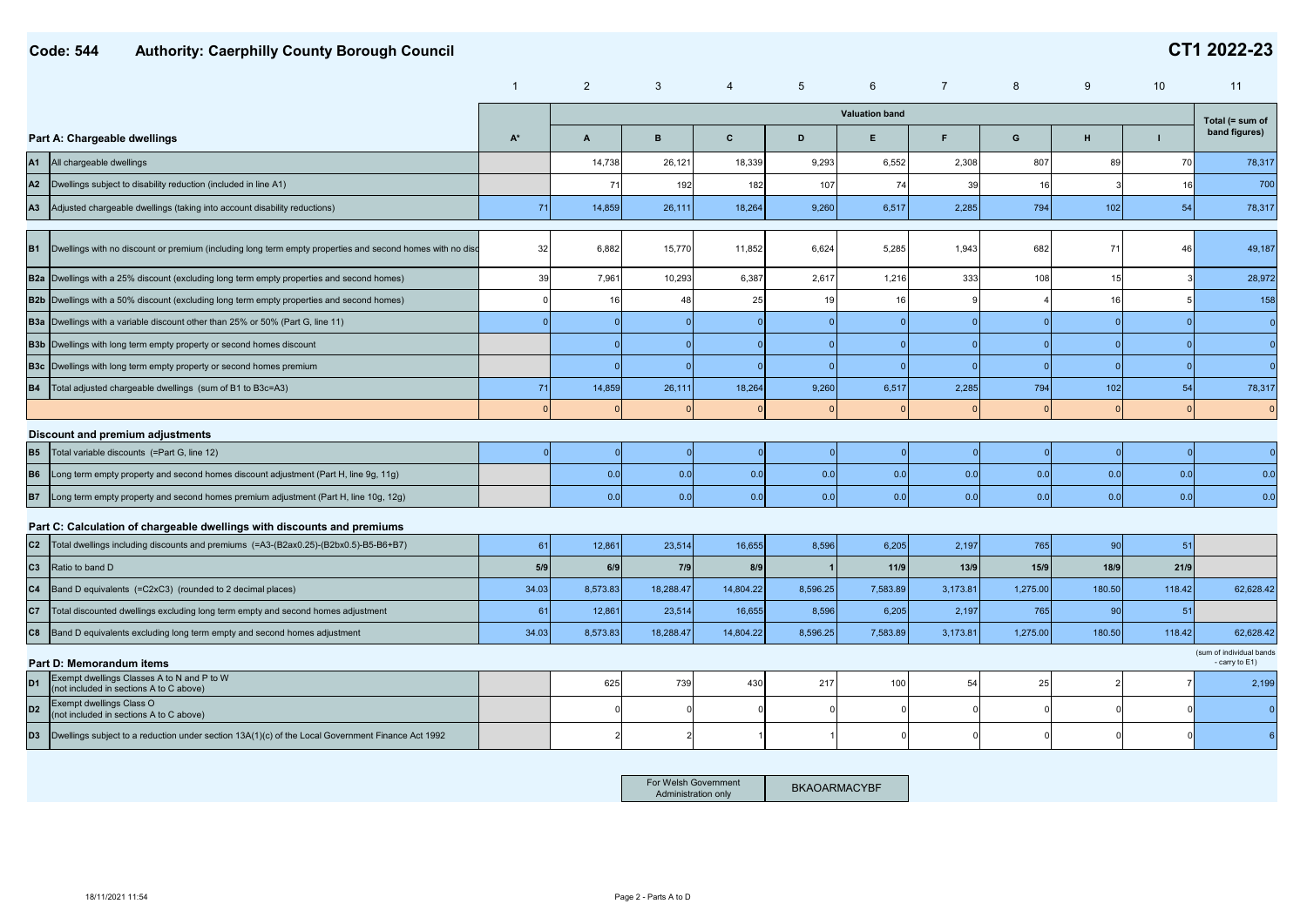|      |                  |                                                                                       | 11        |
|------|------------------|---------------------------------------------------------------------------------------|-----------|
|      |                  | <b>Part E: Calculation of council tax base</b>                                        |           |
| 22   | E1               | Chargeable dwellings: band D equivalents (=C4 total)                                  | 62,628.42 |
| 23   | E2               | Collection rate (please enter to 2 decimal places)                                    | 97.50 %   |
| 24   | E <sub>3</sub>   | $=$ E1 x E2 (rounded to 2 decimal places)                                             | 61,062.71 |
| 25   | E <sub>4</sub>   | Class O exempt dwellings: band D equivalents (please enter to 2 decimal places)       | 0.00      |
| 26   | E <sub>5</sub>   | Council tax base for tax-setting purposes (=E3+E4)                                    | 61,062.71 |
| 26.2 | E <sub>5</sub> b | Discounted chargeable dwellings excluding long term empty and second homes adjustment | 62,628.42 |
| 27   | E <sub>6</sub>   | 100% council tax base for calculating revenue support grant (=E5b+E4)                 | 62,628.42 |

# **Part F: Exempt dwellings by class of exemption**

| 28<br>to | Class A | 281                                            | Class I            | 15             | Class Q           | $\,6$    |  |
|----------|---------|------------------------------------------------|--------------------|----------------|-------------------|----------|--|
| 51.5     | Class B | $\overline{0}$                                 | Class J            | 4              | Class R           | 0        |  |
|          | Class C | 678                                            | Class K            |                | Class S           | 14       |  |
|          | Class D | 8 <sup>1</sup>                                 | Class L            | 5 <sup>1</sup> | Class T           | 21       |  |
|          | Class E | 111                                            | Class M            | $\mathbf 0$    | Class U           | 407      |  |
|          | Class F | 421                                            | Class N            | 115            | Class V           | 0        |  |
|          | Class G | 32                                             | Class O            | 0              | Class W           | 24       |  |
|          | Class H | $\overline{5}$                                 | Class P            | 0              | Class X           | 51       |  |
|          |         | For Welsh<br>Government<br>Administration only | <b>PQBKLBWBOBW</b> |                | Total all classes | 2,199.00 |  |
|          |         |                                                |                    |                | Total of lines D1 | 2,199.00 |  |
|          |         |                                                |                    |                | Total of lines D2 | 0.00     |  |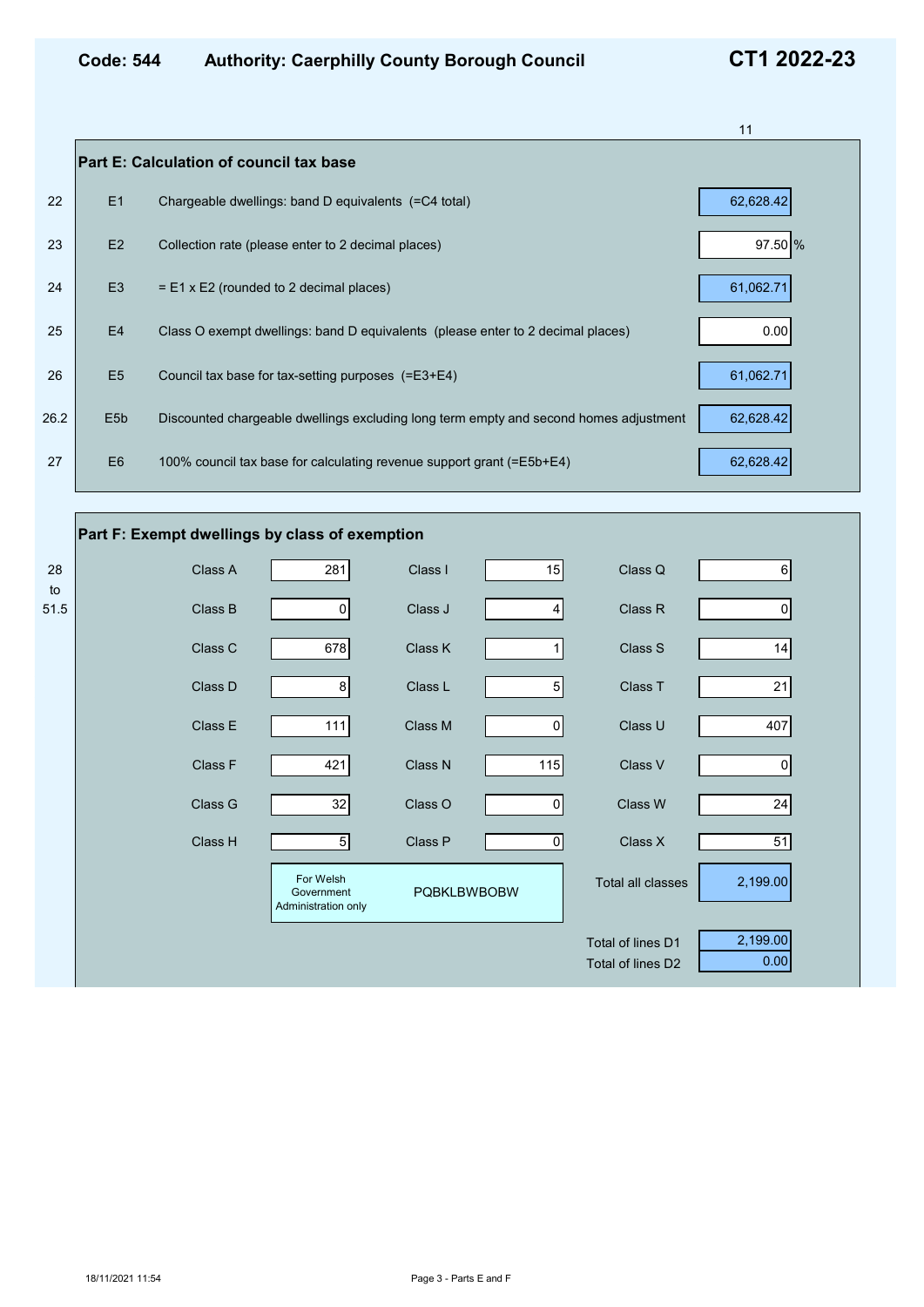## **Part G : Variable discounts**

|       |                 |                                                        |                                         |                               | 2     | 3    |      | 5    | 6    |                       | 8    | 9    | 10   | 11   |              |
|-------|-----------------|--------------------------------------------------------|-----------------------------------------|-------------------------------|-------|------|------|------|------|-----------------------|------|------|------|------|--------------|
|       |                 |                                                        |                                         |                               |       |      |      |      |      | <b>Valuation band</b> |      |      |      |      |              |
|       |                 | Area                                                   | <b>Discount</b><br>pecentage<br>applied | <b>Properties / Discounts</b> | $A^*$ | A    | B    | C.   | D    | E                     | F.   | G    | H    |      | <b>Total</b> |
| 52 G1 |                 | Enter the name of area 1*                              |                                         | 0% Number of properties       | 0.00  | 0.00 | 0.00 | 0.00 | 0.00 | 0.00                  | 0.00 | 0.00 | 0.00 | 0.00 | 0.00         |
| 53 G2 |                 |                                                        |                                         | <b>Discounts</b>              | 0.00  | 0.00 | 0.00 | 0.00 | 0.00 | 0.00                  | 0.00 | 0.00 | 0.00 | 0.00 | 0.00         |
| 54    | G <sub>3</sub>  | Enter the name of area 2*                              |                                         | 0% Number of properties       | 0.00  | 0.00 | 0.00 | 0.00 | 0.00 | 0.00                  | 0.00 | 0.00 | 0.00 | 0.00 | 0.00         |
| 55 G4 |                 |                                                        |                                         | <b>Discounts</b>              | 0.00  | 0.00 | 0.00 | 0.00 | 0.00 | 0.00                  | 0.00 | 0.00 | 0.00 | 0.00 | 0.00         |
|       | 56 G5           | Enter the name of area 3*                              |                                         | 0% Number of properties       | 0.00  | 0.00 | 0.00 | 0.00 | 0.00 | 0.00                  | 0.00 | 0.00 | 0.00 | 0.00 | 0.00         |
| 57 G6 |                 |                                                        |                                         | <b>Discounts</b>              | 0.00  | 0.00 | 0.00 | 0.00 | 0.00 | 0.00                  | 0.00 | 0.00 | 0.00 | 0.00 | 0.00         |
| 58 G7 |                 | Enter the name of area 4*                              |                                         | 0% Number of properties       | 0.00  | 0.00 | 0.00 | 0.00 | 0.00 | 0.00                  | 0.00 | 0.00 | 0.00 | 0.00 | 0.00         |
| 59 G8 |                 |                                                        |                                         | <b>Discounts</b>              | 0.00  | 0.00 | 0.00 | 0.00 | 0.00 | 0.00                  | 0.00 | 0.00 | 0.00 | 0.00 | 0.00         |
| 60    | G <sub>9</sub>  | 0% Number of properties<br>Enter the name of area 5*   |                                         |                               | 0.00  | 0.00 | 0.00 | 0.00 | 0.00 | 0.00                  | 0.00 | 0.00 | 0.00 | 0.00 | 0.00         |
| 61    | G <sub>10</sub> |                                                        |                                         | <b>Discounts</b>              | 0.00  | 0.00 | 0.00 | 0.00 | 0.00 | 0.00                  | 0.00 | 0.00 | 0.00 | 0.00 | 0.00         |
|       | 62 G11          |                                                        |                                         | Total number of properties    | 0.00  | 0.00 | 0.00 | 0.00 | 0.00 | 0.00                  | 0.00 | 0.00 | 0.00 | 0.00 | 0.00         |
|       |                 | 63 G12 Total discounts (G2+G4+G6+G8+G10) (see note 11) |                                         | 0.00                          | 0.00  | 0.00 | 0.00 | 0.00 | 0.00 | 0.00                  | 0.00 | 0.00 | 0.00 | 0.00 |              |

\* this may be 'whole authority', a single community area or a number of community areas

## **CERTIFICATE OF CHIEF FINANCIAL OFFICER**

I certify that the council tax base shown in sections A to E above has been calculated by my authority in accordance with the Local Authorities (Calculation of Council Tax Base) Regulations 1995 (Wales) (SI 1995/2561) as amended. Where indicated below, the figures have been approved, in accordance with section 67 of the Local Government Finance Act 1992, as amended by section 84 of the Local Government Act 2003.

|                                 | The figures have not yet been approved; $\Box$<br>or<br>the figures have been approved by executive decision; $\Box$ |  |       | For Welsh<br>Government<br>Administration<br>only | <b>BKAOARMACYBF</b><br><b>POBKLBWBOBW</b><br><b>ALBVBVBOHCFCF</b><br><b>CACSCDZZBTAP</b> | A-D<br>$E-F$<br>H |
|---------------------------------|----------------------------------------------------------------------------------------------------------------------|--|-------|---------------------------------------------------|------------------------------------------------------------------------------------------|-------------------|
|                                 | or<br>the figures have been approved by the full council.                                                            |  |       |                                                   |                                                                                          | Total             |
| <b>Chief Financial Officer:</b> |                                                                                                                      |  | Date: | 09/11/2021                                        |                                                                                          |                   |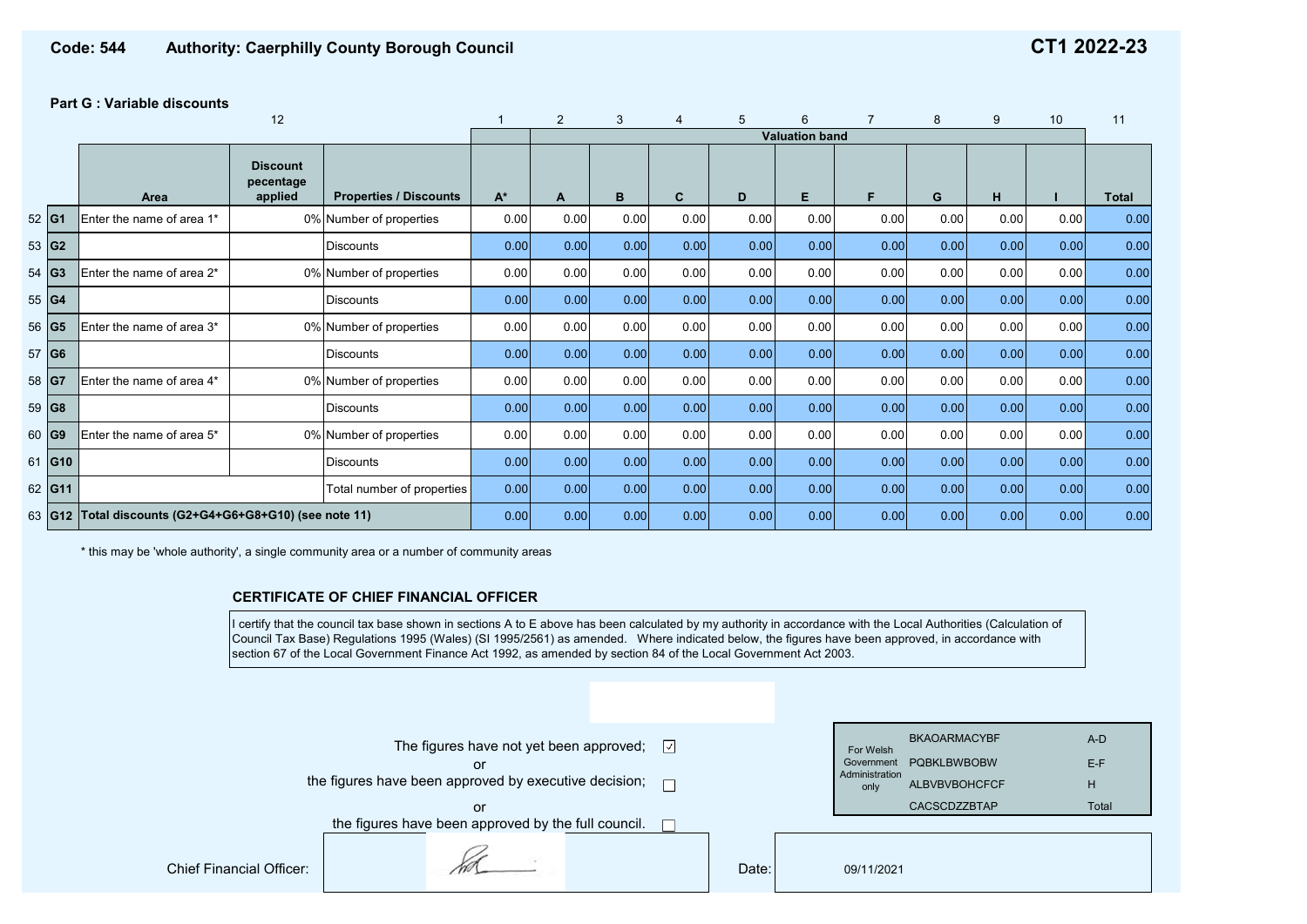# **Part H: Long term empty and second homes - chargeable only - exclude exemptions**

If the value of percentage discount/premium is not shown in the table please add the percentage value to the bottom row of the "Percentage discount" or "Percentage premium" column.

|                   | 12                                                                            | 2   | 3   | $\overline{4}$ | 5  | 6               |   | 8  | 9                                    | 10 | 11           |
|-------------------|-------------------------------------------------------------------------------|-----|-----|----------------|----|-----------------|---|----|--------------------------------------|----|--------------|
|                   |                                                                               |     |     |                |    |                 |   |    | Please enter actual dwelling numbers |    |              |
|                   |                                                                               | A   | в   | С              | D  | E               |   | G  | н                                    |    | <b>Total</b> |
| 64 H <sub>1</sub> | Chargeable long<br>term empty<br>properties with no<br>discount or<br>premium | 416 | 308 | 166            | 73 | 40              | 5 | 11 | C                                    | 2  | 1023         |
| 65 H <sub>2</sub> | Chargeable second<br>homes with no<br>discount or<br>premium                  | 71  | 70  | 48             | 22 | 13 <sub>l</sub> | 5 | ົ  | ົ                                    |    | 234          |

#### **Long term empty property discount**

Please enter by band and percentage discount, the number of dwellings that are long term empty as at 31 October 2019.

|                      | Percentage<br>discount | в | D |  | G | н | <b>Total</b> |
|----------------------|------------------------|---|---|--|---|---|--------------|
| 66 H <sub>3a</sub>   | 10                     |   |   |  |   |   |              |
| $67$ H <sub>3b</sub> | 25                     |   |   |  |   |   |              |
| 68 H <sub>3c</sub>   | 50                     |   |   |  |   |   |              |
| $69$ H <sub>3d</sub> | 75                     |   |   |  |   |   |              |
| $70$ H <sub>3e</sub> | 100                    |   |   |  |   |   |              |
| 71 H3f               |                        |   |   |  |   |   |              |
| 72 H <sub>3g</sub>   | <b>Total</b>           |   |   |  |   |   |              |

# **Long term empty property premium**

Please enter by band and percentage the premium your authority charges for long term empty properties and not included in table above.

|        | Percentage<br>premium | $\mathbf{A}$ | B |  |  | G | н | <b>Total</b> |
|--------|-----------------------|--------------|---|--|--|---|---|--------------|
| 73 H4a | 10                    |              |   |  |  |   |   |              |
| 74 H4b | 25                    |              |   |  |  |   |   |              |
| 75 H4c | 50                    |              |   |  |  |   |   |              |
| 76 H4d | 75                    |              |   |  |  |   |   |              |
| 77 H4e | 100                   |              |   |  |  |   |   |              |
| 78 H4f |                       |              |   |  |  |   |   |              |
| 79 H4g | <b>Total</b>          |              |   |  |  |   |   |              |

### **Second homes discount**

Please enter by band and percentage the discount your authority awards for dwellings registered as second homes

|                    | Percentage<br>discount | в | D |  | G |  | <b>Total</b> |
|--------------------|------------------------|---|---|--|---|--|--------------|
| 80 H5a             | 10                     |   |   |  |   |  |              |
| 81 H <sub>5b</sub> | 25                     |   |   |  |   |  |              |
| 82 H5c             | 50                     |   |   |  |   |  |              |
| 83 H5d             | 75                     |   |   |  |   |  |              |
| 84 H5e             | 100                    |   |   |  |   |  |              |
| 85 H5f             |                        |   |   |  |   |  |              |
| 86 H5g             | <b>Total</b>           |   |   |  |   |  |              |

#### **Second homes premium**

Please enter by band and percentage the premium your authority charges for dwellings registered as second homes and not included in table above.

|          |          | Percentage<br>premium |  |  |  | G | н | <b>Total</b> |
|----------|----------|-----------------------|--|--|--|---|---|--------------|
|          | 87 H6a   | 10                    |  |  |  |   |   |              |
|          | $88$ H6b | 25                    |  |  |  |   |   |              |
|          | 89 H6c   | 50                    |  |  |  |   |   |              |
|          | $90$ H6d | 75                    |  |  |  |   |   |              |
|          | 91 H6e   | 100                   |  |  |  |   |   |              |
| $92$ H6f |          |                       |  |  |  |   |   |              |
|          | 93 H6g   | <b>Total</b>          |  |  |  |   |   |              |